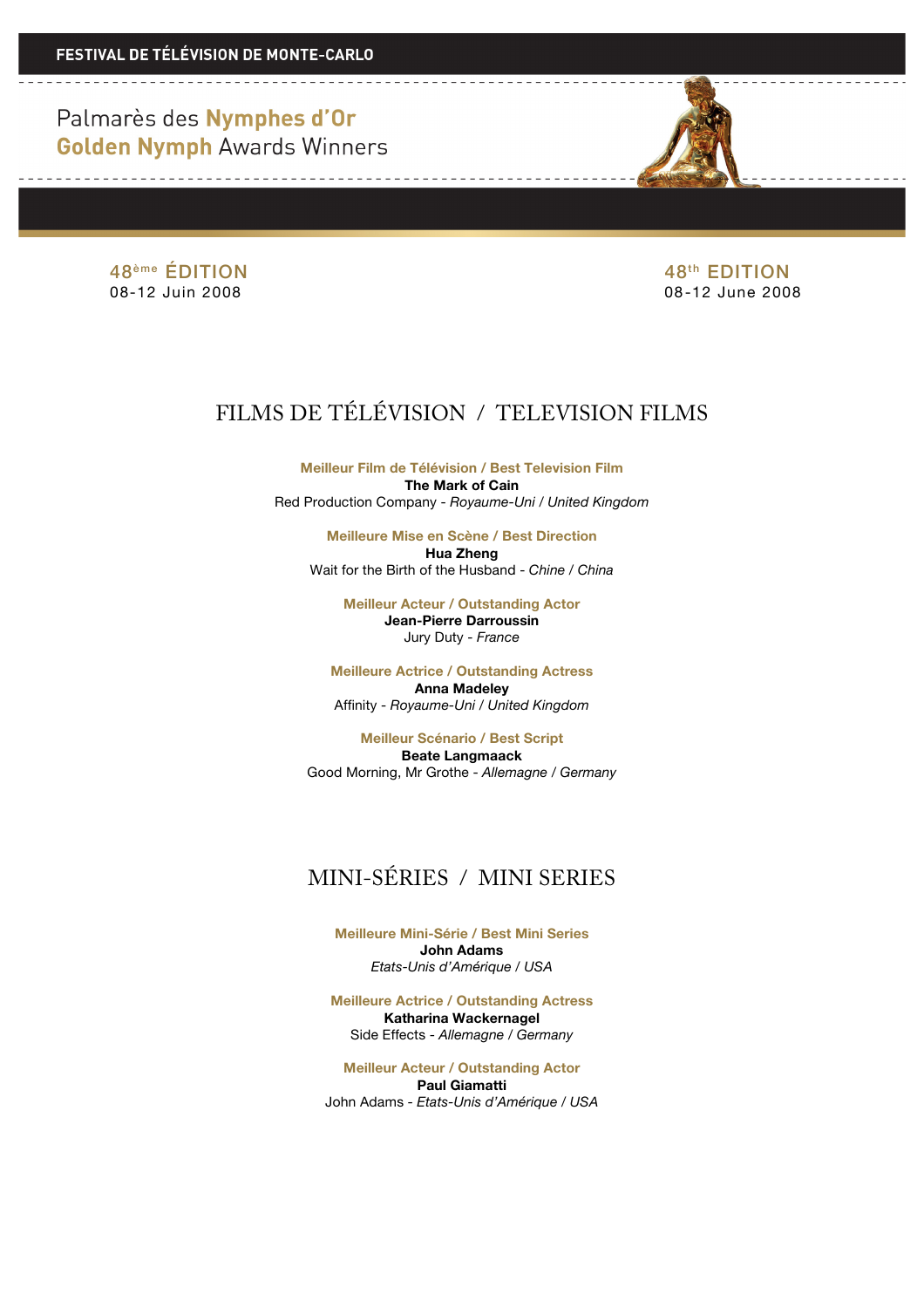<u> 1950 - La Barbara Alemania e</u>

<u> De la Carlo de la Carlo de la Carlo de la Ca</u>



## ACTUALITÉS / NEWS

**Meilleurs Grands Reportages d'Actualités / Best News Documentaries Taxi to the Dark Side** ZDF - *Allemagne / Germany*

> **The Bath House** SIC - *Portugal*

**Meilleur Reportage du Journal Télévisé / Best TV News Item CBC News - The National : Gaza Rockets** CBC Television - *Canada*

**Meilleur Programme d'Actualités 24 heures/24 / Best 24-Hour News programme Al Jazeera English News Hour, 15.00 hrs GMT** *Qatar*

#### SÉRIES TV / TV SERIES COMÉDIE / COMEDY

**Meilleur Producteur International / Outstanding International Producer Miguel Ángel Bernardeau** Remember When - *Espagne / Spain*

> **Meilleure Actrice / Outstanding Actress Isabelle Gelinas** Desperate Parents - *France*

**Meilleur Acteur / Outstanding Actor Richard Ayoade** The IT Crowd - *Royaume-Uni / United Kingdom*

**Meilleur Producteur Européen / Outstanding European Producer Guillaume Renouil**

Desperate Parents - *France*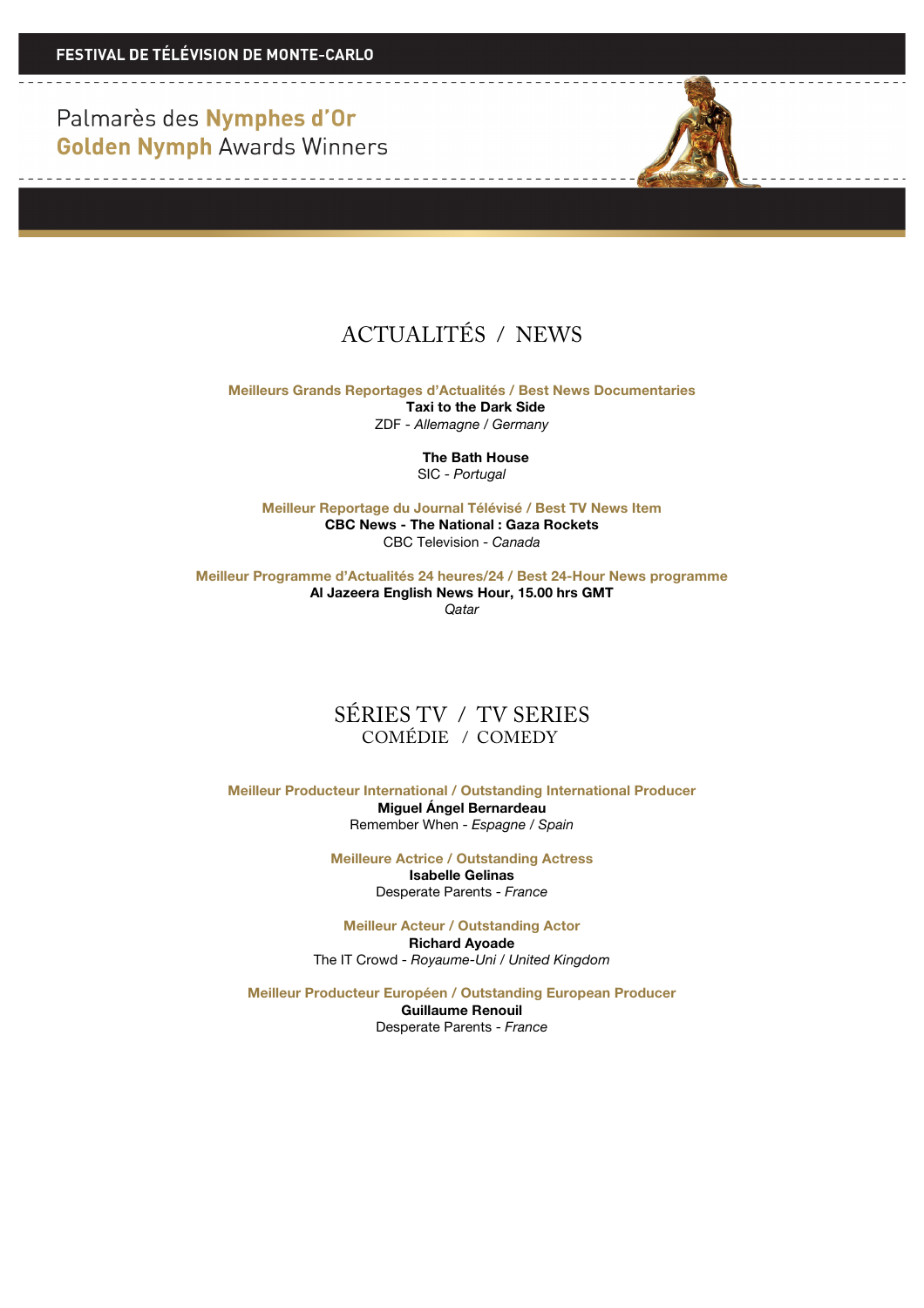

**Meilleur Producteur International / Outstanding International Producer Luis Peraza** Capadocia - *Mexico*

> **Meilleure Actrice / Outstanding Actress Esther Ortega** Missing - *Espagne / Spain*

**Meilleur Acteur / Outstanding Actor Jonathan Rhys Meyers** The Tudors - *Royaume-Uni / United Kingdom*

**Meilleur Producteur Européen / Outstanding European Producer Miguel Ángel Bernardeau** Missing - *Espagne / Spain*

### PRIX DE L'AUDIENCE TV INTERNATIONALE INTERNATIONAL TV AUDIENCE AWARDS

**Meilleure Série TV 'Dramatique' / Best Drama TV Series CSI : Las Vegas** - *Etats-Unis d'Amérique / USA*

**Meilleure Série TV 'Comédie' / Best Comedy TV Series Desperate Housewives** - *Etats-Unis d'Amérique / USA*

**Meilleur Telenovelas - Soap Operas / Best Telenovelas - Soap Operas The Bold and the Beautiful** - *Etats-Unis d'Amérique / USA*